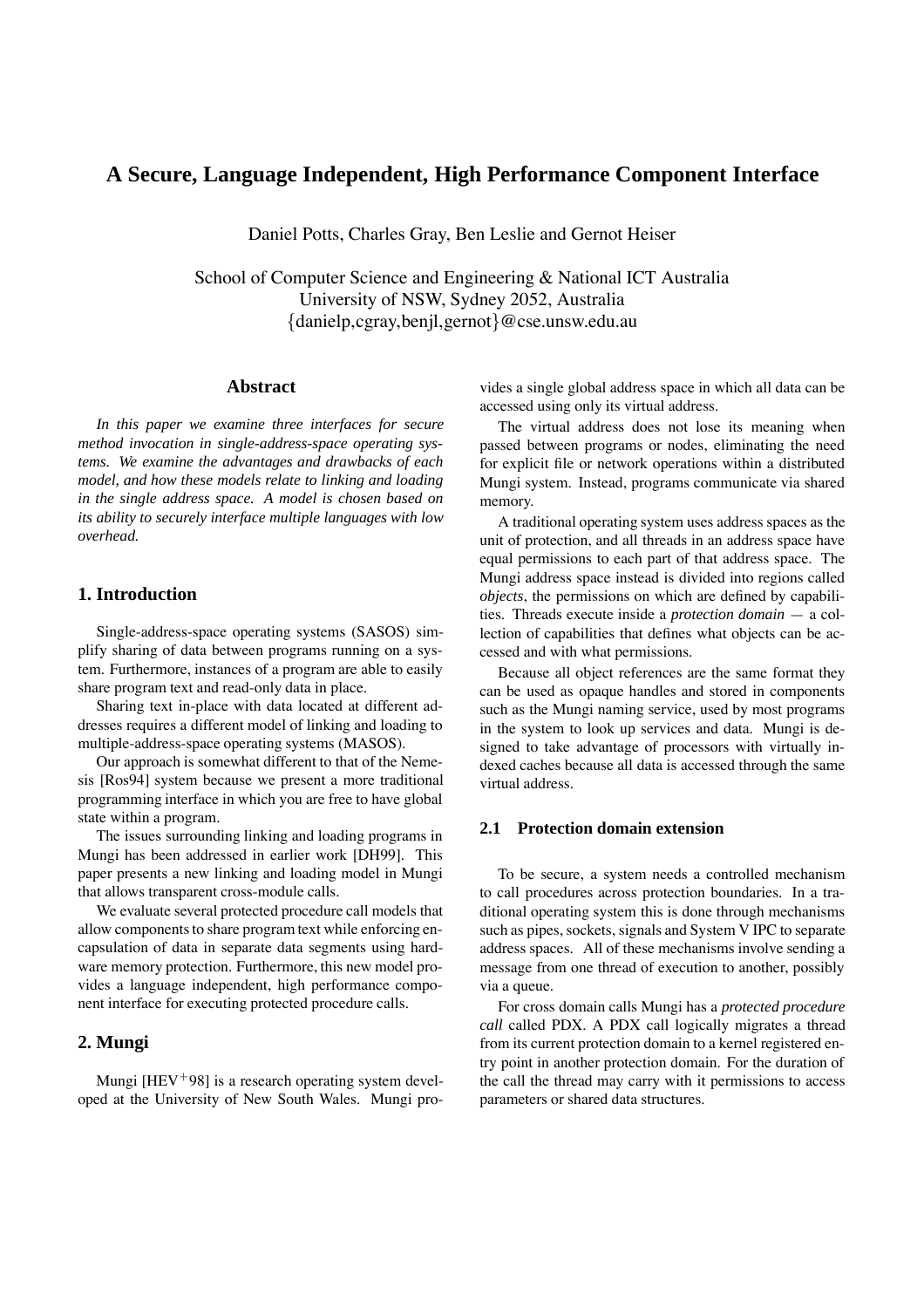#### **2.2 A component system on Mungi**

Mungi lends itself naturally to a component software model [EH01]. Protection domains and PDX offer a simple yet powerful method of encapsulation. Rather than utilising a marshal and message paradigm like typical systems, threads flow naturally through the execution of the program across protection boundaries.

In a typical operating system, serial execution of RPCs is the norm. A thread takes messages out of a message queue and processes them serially, or pushes them off onto other threads. Mungi instead offers parallel execution as the default. Mungi handles any thread management operations itself. Threads only need include serialising operations such as locks when they are required.

prettyPrintAST( parse\_node\* root );

## **Figure 1. An abstract syntax tree prettyprinter interface**

The single address space (SAS) helps simplify remote invocation even further. When a thread migrates from one protection domain to another, all pointers maintain their meaning. For example, the method shown in Figure 1 can use a pointer to denote the root of the object and follow the pointers inside the objects without any need for modification. In the example, a parser can share read-only references to a data structure and the module can securely operate on the data in-place.

Traditionally this type of communication would require marshaling the data in the form of serialisation to a textual or binary form and then re-parsing it back into the original structure on the callee side. A MASOS system with shared memory need not marshal the data, however it must still translate pointers between address spaces.

The PDX model simplifies component model features such as aggregation. Multiple namespaces that exist when using pipes or IPC, implies that a client must decide through which pipe or queue to send requests based on methods and interfaces. In Mungi all entry points are in the same namespace, so invocations may go to arbitrary component implementations transparent to the caller.

#### **2.3 Language-based security**

Recent language-based security [SMH00] developments in systems such as Java [GJS96] attempt to develop approaches for ensuring the integrity and trustfulness of thirdparty programs.

While systems such as J-Kernel  $[HCC+98]$  implement multiple protection domains for Java-based code, ensuring safety cannot always be guaranteed as applications frequently need to utilise the functionality of existing modules or other applications.

Providing a method for secure, cross-domain invocation allows applications to call other modules or applications while enforcing encapsulation, is discussed in Section 4.

### **3. Linking and loading**

Linking and Loading in a SASOS is very different to that of a typical MASOS [CLFL94]. In a MASOS you have the concept of both *statically linked* and *dynamically linked* executables.

A statically linked binary has to be loaded at a fixed location in its address space because it contains absolute references to code and data.

A dynamically linked (shared) library is somewhat different. Shared libraries are modules loaded into another process' address space and linked at runtime. Because shared libraries must work in varying address space layouts with other shared libraries, they cannot have absolute references to code or data. Shared libraries must be positionindependent.

| module instance |  |       |      |            |       |  |  |  |  |  |
|-----------------|--|-------|------|------------|-------|--|--|--|--|--|
|                 |  | .text | .got | .nlt.off ' | .data |  |  |  |  |  |

## **Figure 2. Layout of program sections in a traditional operating system.**

Figure 2 shows a typical layout of a loaded module in a MASOS. All sections are loaded in a fixed layout at an arbitrary (but aligned) base address. The fixed layout means that code can always locate pointers in the global offset table (GOT) through PC-relative addressing. It is the job of the dynamic linker to resolve these indirect pointers at module instantiation time.

Linking in a SASOS is a combination of both the static and dynamic linking of a MASOS. This is because all instances of a module in a SASOS can share the same text segment, but require separate data segments. Code can contain absolute references within its own text segment or read-only data segment. These absolute addresses can be resolved either at install time or by linking the objects in-place if compiling from source.

In a SASOS, as shown in Figure 3, the data segment of a module instance is not at a fixed offset from the text. Otherwise, all module instances would incorrectly refer to the same data segment. To allow for multiple module instances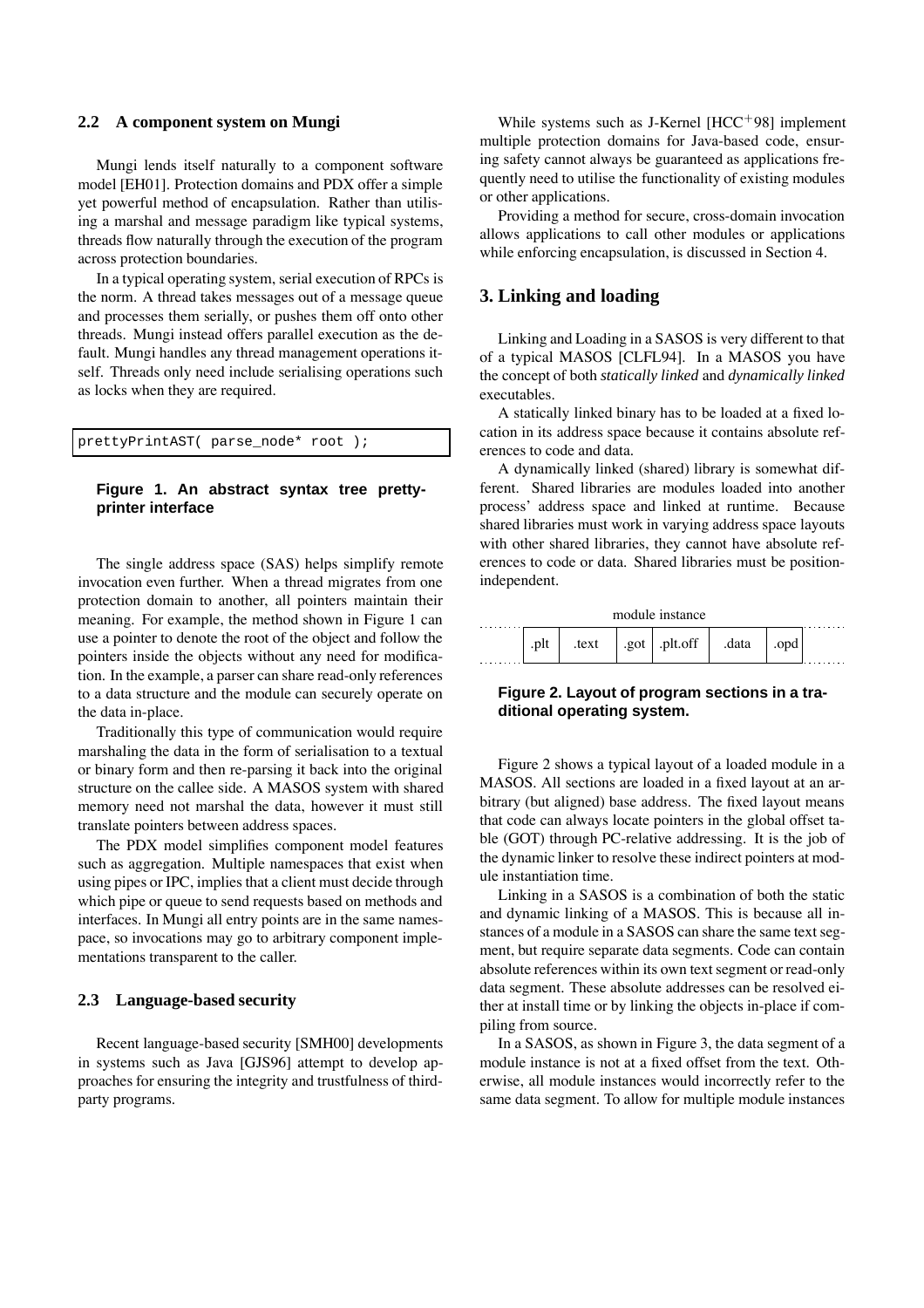| in-place text     |      |       |  |      | lata template |            |  | module instance |  |  |      |  |
|-------------------|------|-------|--|------|---------------|------------|--|-----------------|--|--|------|--|
|                   | .plt | .text |  | .got |               | .data      |  | .go             |  |  | .opd |  |
| read/execute-only |      |       |  |      |               | read-write |  |                 |  |  |      |  |

## **Figure 3. Layout of program data in singleaddress-space.**

we can either make a separate copy of the text segment for each instance of the library, which is inefficient, or not rely on a fixed offset between text and data.

To instantiate a module, the template data is copied to a free region of the SAS. The dynamic linker then fixes relocation entries in the data segment for the new module instance. All indirect pointers are maintained in a *global offset table* (GOT) which is pointed to by the *global pointer* (GP) register. The GP register removes the need for text and data to be loaded in a fixed layout. Shared libraries in a MASOS typically use a GP register to increase the speed with which global data can be referenced.

Depending on the architecture, the GP is set up either before or after a function call is made. A caller loaded system such as Itanium [Int00] sets up the GP prior to executing a function. Callee loaded systems compute the GP as a fixed offset from the instruction pointer (IP) upon entry into the function.

The need for a caller loaded GP register implies that a function is no longer denoted just by its entry point. A function entry point is ambiguous as to the data segment context in which the code should run. A function is therefore an IP and GP pair, denoted by (*ip, gp*). This is expressed on architectures such as Itanium using a *function descriptor*. A function descriptor is a small (*ip, gp*) structure allocated by a linker.



### **Figure 4. Execution path of a component function call.**

A module instance contains two sets of function descriptors in its data segment: .plt.off and .opd. This is necessary to accommodate both function calls and function pointers.

Figure 4 shows a call to an exported function in a callerloaded architecture like Itanium. To preserve standard linking semantics at runtime, it is necessary that a call to an exported function is resolved by performing a lookup in the procedure linkage table (PLT).

A function call involves a relative jump from the text segment to the PLT. The code stub in the PLT locates the function descriptor in the .plt.off section by a fixed linktime offset from the GP. The old GP is stacked and the new (*ip, gp*) pair is loaded from the function descriptor. The code then jumps to the new IP. On return the original GP is reloaded from the stack.

Function pointers are used in C/C++ to provide late binding. In a caller loaded ABI the function pointer is actually the address of the *official procedure descriptor* (OPD). The OPD is a function pointer that resides in the data segment of the module instance exporting that function. It is necessary to have a specific OPD to allow comparison of function pointers.

Invoking a function by its pointer causes the code to load the new GP and jump to the IP. This allows transparent cross-module calls at the cost of loading via an indirect pointer. It is an optimisation for the linker to cache a copy of an OPD in the .plt.off section allowing a GP-relative load.

It is the role of the dynamic linker to ensure that the function descriptors point to the appropriate code.

### **4. Protected procedure call models**

To execute a procedure call of a component instance, the ability to specify not only the entry point of the procedure, but also a data segment pointer that refers to the appropriate component instance is required.

To enforce encapsulation, the kernel is required to authenticate the procedure call before it is executed. This requires the kernel to be aware of the format of these calls.

The model of protected procedure call is closely related to the linking model and calling convention of languages. Below we discuss three implementations of protected procedure calls.

#### **4.1 Model 1: Kernel holds a code and data pointer**

| ObjCrePdx(pd, ip, gp, passwd); |  |  |  |  |
|--------------------------------|--|--|--|--|
| PdxCall(ip, gp, parameter );   |  |  |  |  |

The naive solution is simply to place the (*ip, gp*) pair into the kernel for each protected procedure call. The (*ip, gp*) pair uniquely identifies a procedure call within a particular module instance.

A PDX entry point is registered with ObjCrePdx by explicitly specifying both the IP and GP to be used on an invocation. The kernel stores both these internally and uses the GP to discriminate between different instances of a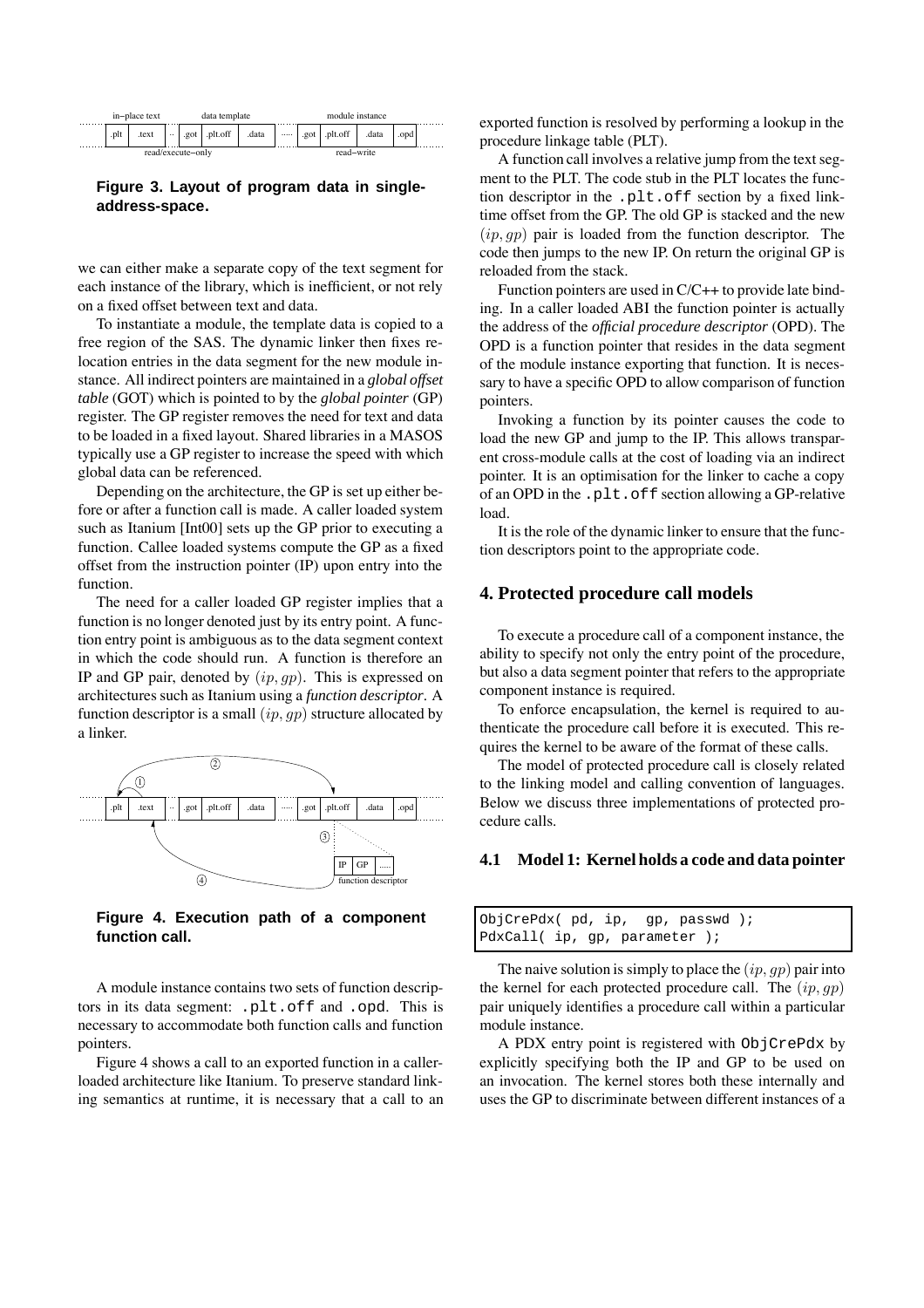module. This ensures that permission for a client to call an instance of a module in no way implies permission to call any other instances of that module.

The PDX entry point is invoked by calling PdxCall with the (*ip, gp*) pair and an optional parameter.

This model requires applications to handle a pair of pointers that do not easily map to a unique SAS address. This makes the process of looking up a PDX entry point more complex, or requires modifications to applications to handle multi-word addresses. Practically this complicates user code in many ways.

Furthermore, this model exposes low-level implementation details of the architecture's ABI to the user.

Any modification of the system ABI would require changing any code that exports or calls a PDX entry point. This would limit the portability of a system using this model. A change to the ABI would result in changes to the API. For example, PowerOpen ABI [TL03] uses 3-word function descriptors. A PDX call would therefore need to specify (*ip, gp*) on Itanium and (*ip, gp, environment*) on Power. This provides no transparency for RPC invocations across different architectures. While it would be possible to implement PowerOpen ABI using a pseudo-gp that pointed to the real procedure descriptor, it is messy and a performance problem to emulate at the ABI level.

# **4.2 Model 2: Kernel holds a function descriptor pointer**

ObjCrePdx( pd, fd\*, passwd ); PdxCall( fd\*, parameter );

In an attempt to solve some of the problems in Model 1, an alternative model similar to the function descriptors used in caller loaded ABIs is presented.

The function prototypes are shown above. Instead of passing an explicit (*ip, gp*) function descriptor pair, the caller passes a pointer to this pair (shown by  $fd*$  in the function prototype).

For lookup and validation, the kernel need only store this pointer in its internal structures. On a PdxCall the caller supplies this pointer for the kernel to look up. It is important to note that the client need not actually have any permissions on the pointer, except the right to invoke it. On the callee side the kernel executes a short piece of stub code in the callee's protection domain to load the (*ip, gp*) pair from the function descriptor pointer and then executes it.

As for Model 1, we can still differentiate between distinct instances of a module because the function descriptor data pair exists in the instances' private data segment, making it unique to each instance.

However, because a single pointer references a PDX entry point, the code to handle PDX invocation is far simpler in both the kernel and application programs. The kernel only needs to work with a single pointer for comparison and storage. User code can safely handle and store an entry point in the same way it does any other pointer.

Importantly, this also allows cross-platform transparency because all architectures use the same size pointer. It is up to the callee's kernel's stub code to interpret the data pointer.

This model has a potential problem of aliased function descriptors. It is possible to register two distinct function descriptors that have the same (*ip, gp*) pair. Practically, however, this has not proven to be a problem.

A minor drawback of this module is that during module creation, the loader must create a 'fake' function descriptor in the new program's domain for the kernel code to load. While this is somewhat unclean, in practice this code is infrequent and for highly specialised uses, so it is not considered a problem.

While this solution alleviates most of the problems with Model 1, it still has problems. Of particular concern, the structure of the function descriptor that stub code loads is specific to the C ABI for the callee platform. This is an inconvenience for languages such as Java or Python [Fou03] which, while their virtual machines use the C ABI, code written in these languages themselves has no concept of a GP. This limits cross-language compatibility.

For a non-C language to implement a PDX service it needs to generate short C-ABI function code stubs at runtime for each non-C function to be called as a protected procedure entry point. While it would possible to add another opaque pointer registered with the kernel to provide a method number selector, this would suffer from all the problems of Model 1, only partially alleviating the original problems.

# **4.3 Model 3: Kernel holds a handle and a code pointer**

ObjCrePdx( pd, handler, handle\*, passwd ); PdxCall( handle\*, parameter );

Removing the dependency on the C-ABI also removes the cross-language limitations of Model 2. This yields the function prototypes above. Essentially we introduce a model shift. Instead of "calling to a specific instruction pointer" you "invoke a method handle". While the actual changes to application code are minimal, it allows for a far more flexible implementation of the kernel.

ObjCrePdx now takes a handler parameter, the IP (not function descriptor) of code to be run on invocation, with the opaque handle\* as the parameter. The PdxCall however, takes only the corresponding handle\* as the argument. This means the kernel needs to store extra state over Model  $2 -$  the handler as well as the handle\*. However, on a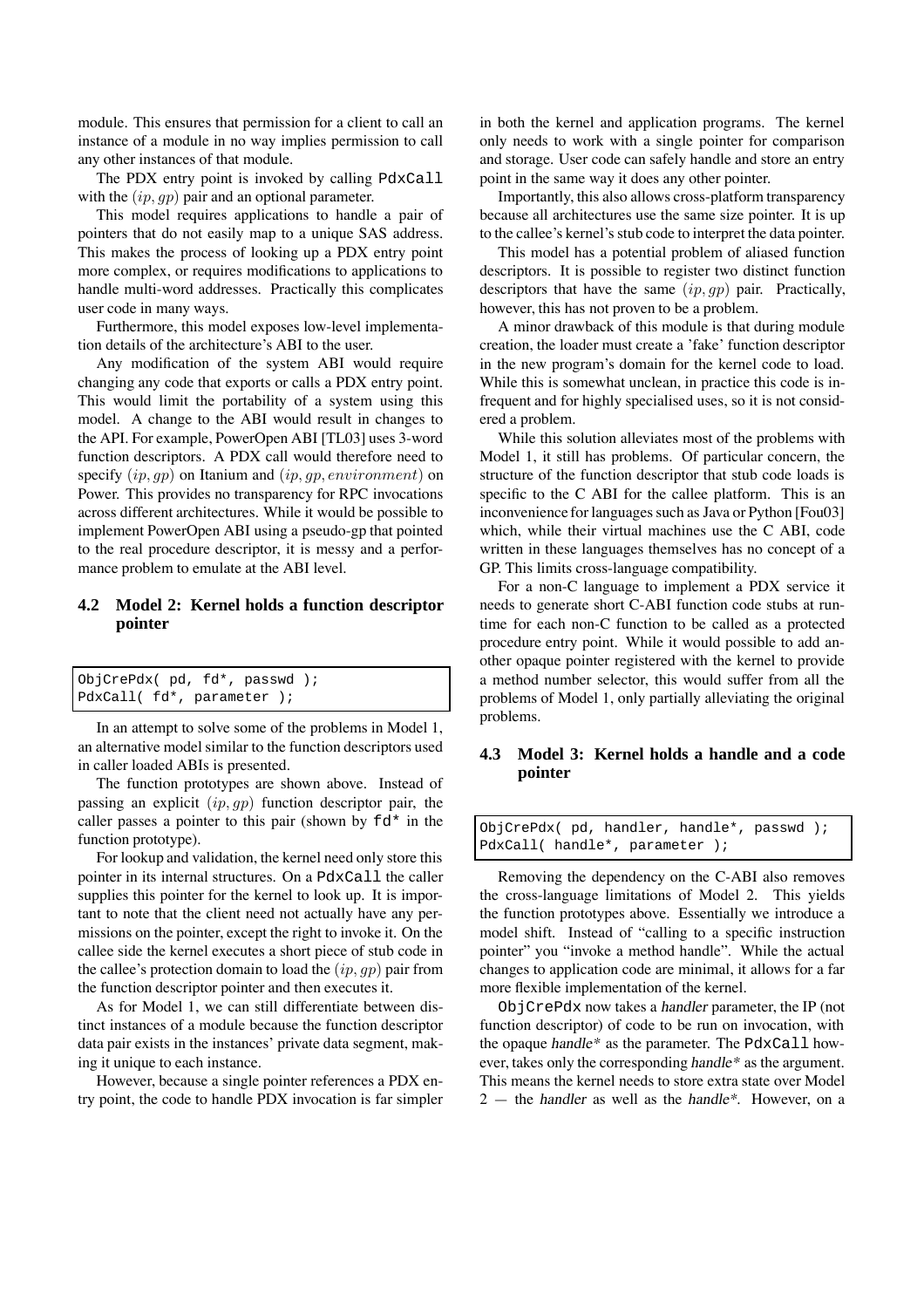PdxCall, the handle\* alone describes the actual entry point.

Essentially this is a generalised version of Model 2. Standard C code registers a function descriptor as the handle and the equivalent of the kernel stub to load the (*ip, gp*) pair and jump to it. Other architectures register similarly and cross-platform calls work the same as Model 2.

The advantage of this model comes from being able to register anything as the handle and define your own ABI. Another scripting language, for example, may register a pointer to a string which is the script to execute as the handle, and the interpreter code as the handler.



**Figure 5. Protected procedure call in Model 3.**

Figure 5 demonstrates the steps to execute a full PDX call in Model 3. Firstly the calling thread executes the PdxCall system call, specifying the handle and an argument. The kernel receives control and searches for an entry point with a matching handle. A permission check is made to ensure that caller has the right to invoke the callee. The kernel then migrates the thread into the callee domain and executes handler with the passed handle and argument. When the callee returns, the kernel migrates the thread back to the caller domain with the return value.

```
struct python_method_desc
{
       void *interpreter; /* gp */
       PyObject *method; /* bound method */
};
```
**Figure 6. An example python method descriptor.**

Figure 6 is an example method descriptor that would be used in Python. Essentially it defines a Python ABI. This allows the same (*ip, gp*) pair to be re-used (that of the interpreter) but because each python method in an instance has a separate descriptor, each method can be registered with the kernel. There is no need for runtime code generation.

This model cleans up module startup code. There is no need to create false function descriptors because the start of a program can be specified with the entry point as the handler and a NULL handle.

This model also has the advantage that it can make the alias issue of Model 2 a potential feature. Applications are free to define their own ABI, independent of the caller and the operating system. Programs can annotate entry points with whatever data they need, such as permissions. This allows multiple references to the same code and data segment but with varying application defined parameters.

This could be utilised in interfaces where a method invocation can perform actions at different privilege levels. One such system would be an SQL command evaluation method in a database. One handle may restrict execution to only SE-LECT queries while an administrative handle for the same entry point would allow all operations.

Without these annotations it is necessary to implement access control measures in the application protocol. This may involve either adding an extra authentication mechanism or changing the interface so that no method can perform an operation at more than one permission level. We believe this is an unacceptable limitation for the interface designer.

The cost for this added flexibility is an increased number of registered entry points in the kernel. It is yet to be seen whether this has an impact on kernel performance and caching.

#### **5. Performance**

A cross-domain method invocation system is useless if the performance of the system is prohibitive in using it. We ran benchmarks on Mungi and Linux to demonstrate the cost of a PDX call in reference to traditional function and cross module calls.

| Call type               | Linux    | Mungi    |
|-------------------------|----------|----------|
| Local function          | $5 - 15$ | $5 - 15$ |
| Cross module            | $7 - 15$ | $7 - 15$ |
| Cross protection domain | 4600     | 624      |

**Table 1. Performance of procedure calls measured in cycles.**